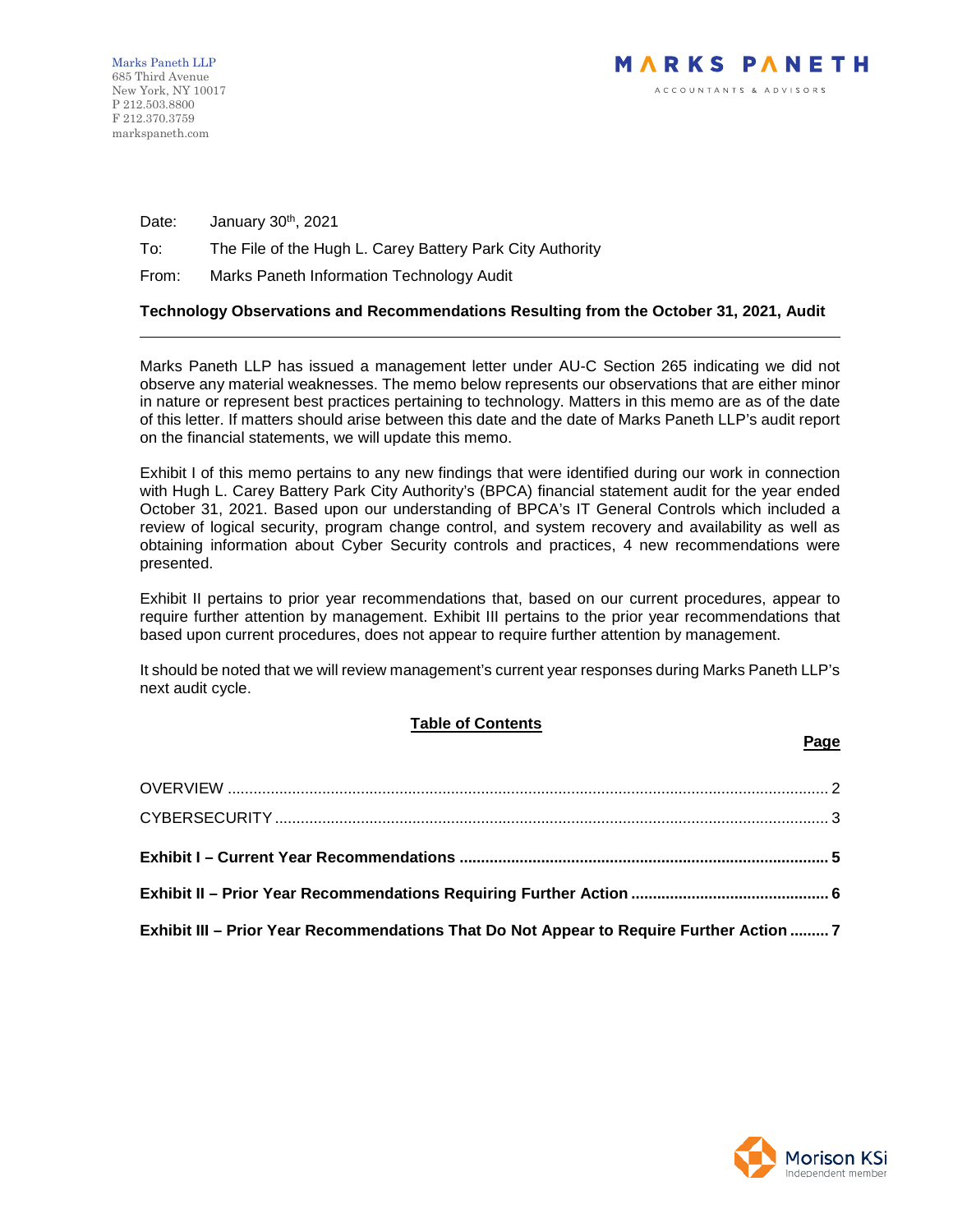Technology Observations and Recommendations Resulting from October 31, 2021, Financial Audit

## <span id="page-1-0"></span>**OVERVIEW**

During the course of our review Marks Paneth LLP's audit team met with the following individuals:

- 1. Jason Rachnowitz, Director of Financial Reporting
- 2. Rodolfo 'Rudy' Machuca, Director of Technology
- 3. Robert Quon, Deputy Director of IT

Currently, BPCA's Microsoft Windows Servers are running on versions 2012 and 2016 and workstations have been upgraded to Windows10. BPCA uses the following business applications:

- 1. Microsoft's Dynamics GP (Great Plains) as its accounting software which was recently upgraded.
- 2. Paramount's WorkPlace for project accounting and procurement which was also recently upgraded.
- 3. ADP's SaaS-based (Software as a Service) iPayStatements and E-TIME for payroll processing and time and attendance tracking, respectively.
- 4. Microsoft's SaaS-based Office 365 SharePoint application for document management.

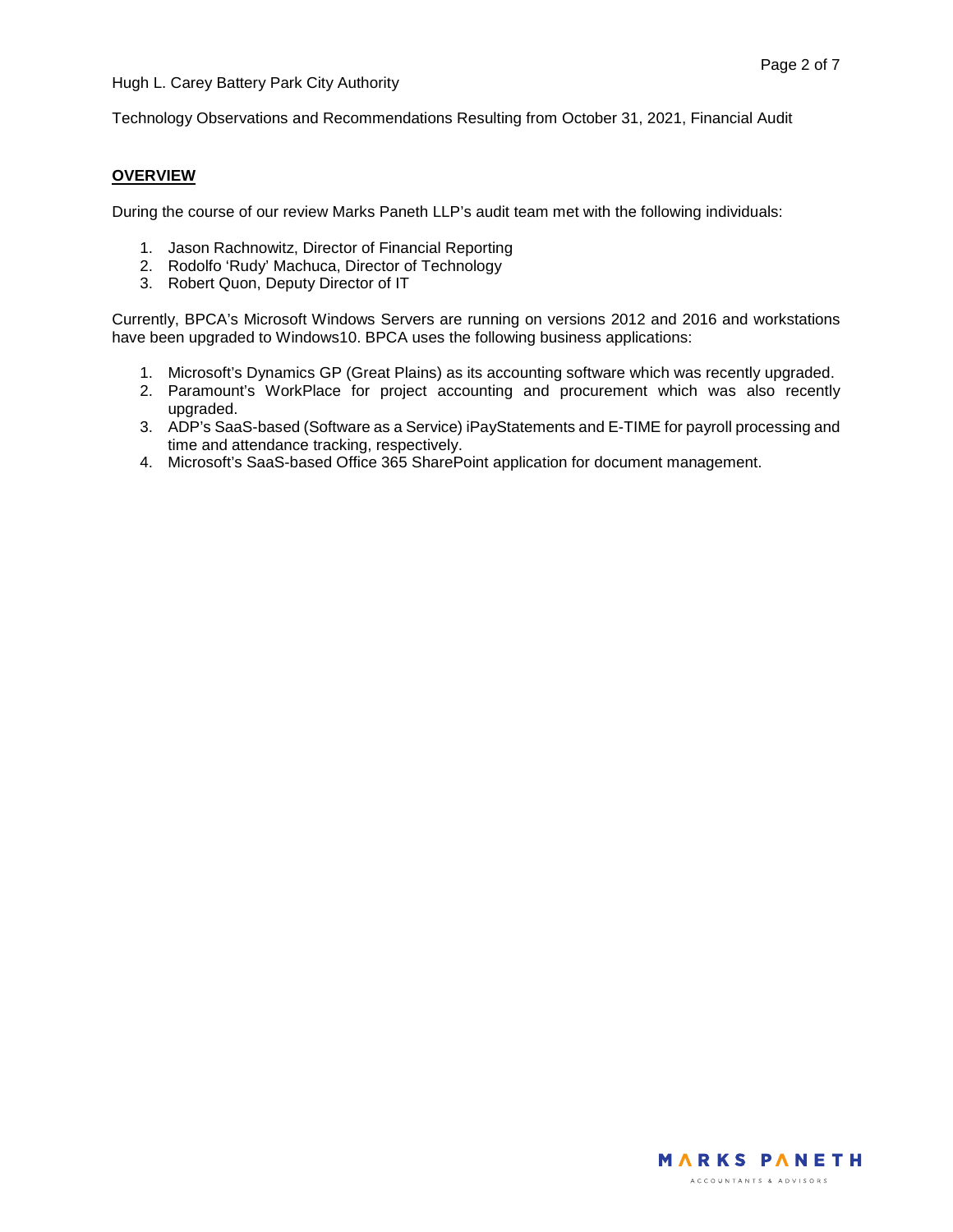Technology Observations and Recommendations Resulting from October 31, 2021, Financial Audit

## <span id="page-2-0"></span>**CYBERSECURITY**

We also considered BPCA's Cyber Security protections and its ability to detect and prevent unauthorized internal and external access to BPCA's network, including review of policies and procedures in place to ensure secure processes are maintained. The review of Cyber Security Protections was focused on obtaining an understanding of the risk assessment and risk mitigation practices deployed at BPCA and did not include vulnerability scanning of network and penetration testing.

As a method for review, Marks Paneth referred to the NIST Cyber Security Framework which breaks down the assessment to following categories:

- o Identify: *Is there a developed organizational understanding to manage cybersecurity risk to systems, assets, data, and capabilities*
- o Protect: *Are there developed and implemented appropriate safeguards to ensure delivery of critical infrastructure services*
- o Detect: *Are there developed and implemented activities to identify the occurrence of a cybersecurity event*
- o Respond: *Are there developed and implemented activities to take action regarding a detected cybersecurity event*
- o Recover: *Is there developed and implemented activities to maintain plans for resilience and to restore any capabilities or services that were impaired due to a cybersecurity event*

#### **Identify:**

Organizational Cyber Security Policy is established and communicated throughout the organization with the intent to meet organizational goals which identify, measure, and control risk to BPCA's information systems.

BPCA utilizes an inventorying system to record and maintain IT assets so that it can properly manage and address both security risk as well as for provisioning in the event that disaster recovery is activated. This practice enables BPCA to be able to consistently apply security controls across the organization for existing and newly acquired IT equipment.

#### **Protect: (Identify Access Management, Authentication and Access Control)**

BPCA has processes in place for how Identities and credentials are issued, managed, verified, revoked, and audited for authorized devices, users, and processes to govern access control so that users may be granted access to information systems that commensurate with their job responsibilities.

As defined in the MIS handbook and corroborated through interviews, the process to provision and deprovision users is initiated by Human Resources in the ticketing system. Network and application access are assigned once proper approvals are obtained. Within Great Plains, there are audit trails that exist to evidence any changes to the status of a user. Only a quarterly basis, recertification of accounts is performed by reconciling to active Human Resource employee listings. There are also policies and procedures around the access of the "Administrator" accounts on the system. Lastly there are policies and procedures for how termination of both MIS and non-MIS users is to be addressed.

The MIS handbook defines policy and procedure around Password Management for both users and "power" users of the system.

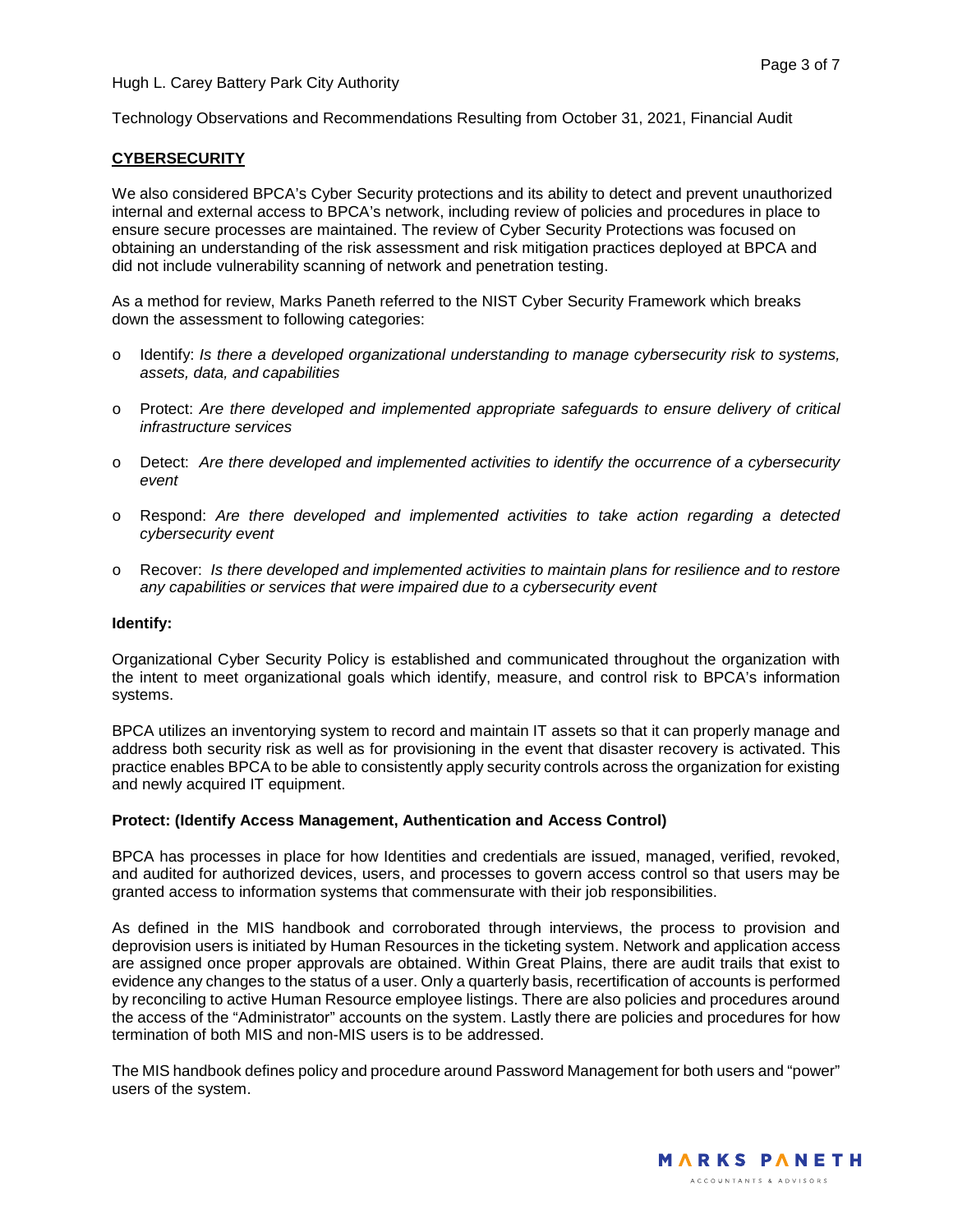### Hugh L. Carey Battery Park City Authority

Technology Observations and Recommendations Resulting from October 31, 2021, Financial Audit

There are session management controls in place to mitigate risk of unauthorized access to an unattended terminal or workstation.

#### **Detect:**

There are various detection tools in place to monitor for and detect any unusual security patterns, events, and anomalies supporting the 200 Liberty Street office. Additionally, all other BPCA location networks have been adequately upgraded.

The following tools are currently utilized:

- Verizon manages BPCA's network, including addressing and monitoring firewalls and internet traffic.
- CISCO network switch to isolate network traffic to data and voice VLAN for all computers and phones at BPCA office.
- Fortinet and SonicWall firewalls limit the network traffic to and from the computers at BPCA office and the Internet.
- Symantec Endpoint Protection malware and antivirus software.
- Spam filters to log and evaluate any unusual patterns.
- Monthly vulnerability scans.
- Cyber Awareness training through phishing and spoofing tests to end users; and
- BYOD protection with the VMware's AirWatch Mobile Device Management (MDM) platform, which includes the ability to delete ("wipe") data on the mobile devices.

On an annual basis, there is Cyber Training embedded within required employee training.

#### **Respond:**

Verizon monitors the activity on the BPCA network and as such would be responsible to invoke Incident Response Procedures should unusual activity be detected. There are defined policies and procedures for communication and notification to BPCA.

#### **Recover:**

Defined backup and restore procedures as well as a formal and tested Disaster Recovery Plan exists for BPCA.

### **Cyber Insurance:**

We were also informed that BPCA has purchased cyber insurance to mitigate losses from a variety of potential cyber incidents, including data breaches, business interruption, and network damage. As a best practice, we recommend that BPCA's Audit Committee, Legal or other appropriate Board Committee members, review the summary of policy provisions to confirm coverage and ensure all necessary precautions for BPCA's business is addressed.

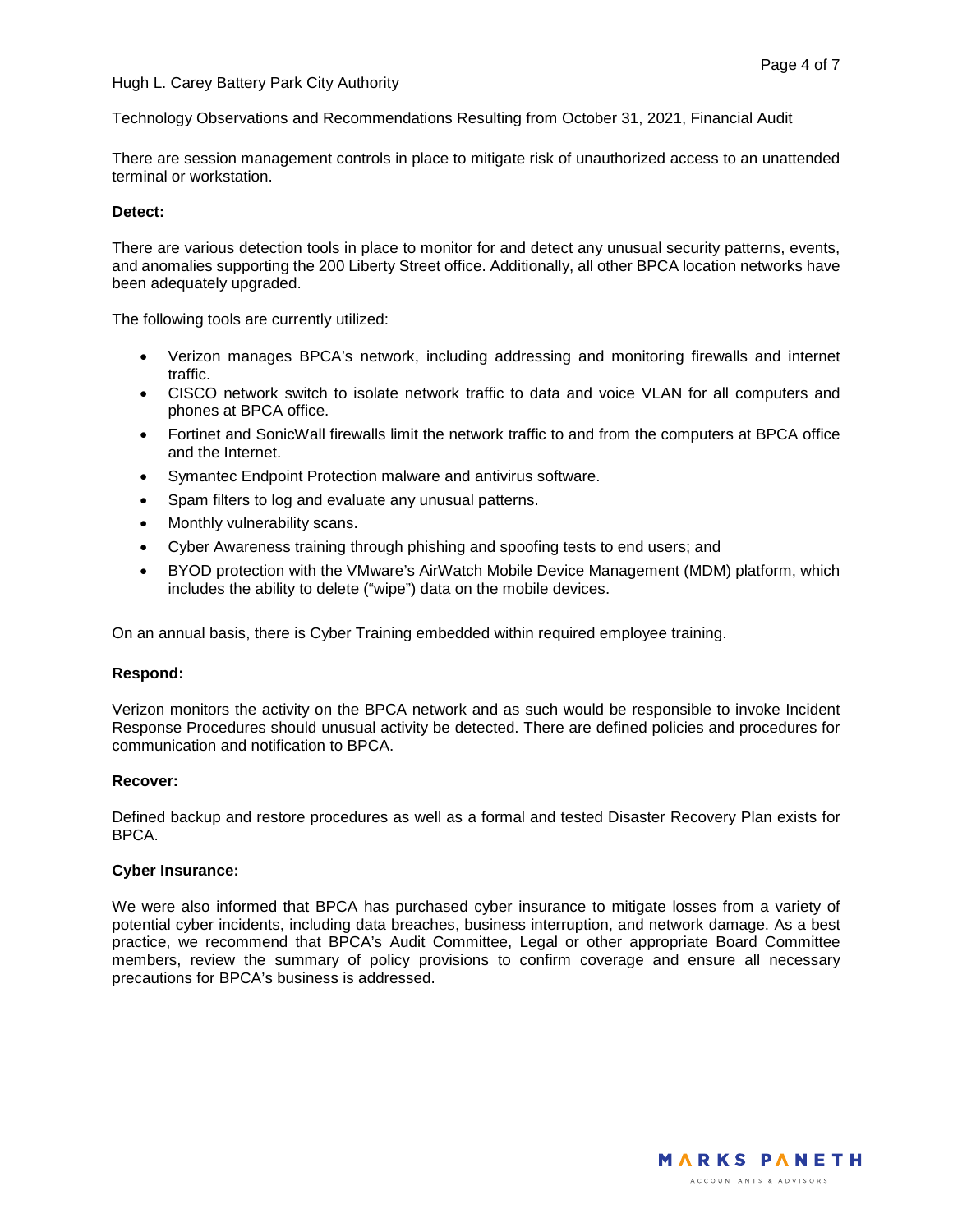Hugh L. Carey Battery Park City Authority

Technology Observations and Recommendations Resulting from October 31, 2021, Financial Audit

### <span id="page-4-0"></span>**Exhibit I – Current Year Recommendations**

**Observation 1:** We noted that a network penetration test was not performed in FY21. Such a study identifies weaknesses within the technology environment and categorizes risks into 'high', 'medium' and 'low. At a minimum, management should consider performing an informal risk assessment of IT functions at least annually to help identify potential risks to critical systems, IT infrastructure, and the achievement of business objectives. Formal documentation of such a review should be retained by IT.

*Managements FY21 Response: A penetration test of our environment was conducted in FY21 (November 2020) by the Authority's internal audit, Crowe. Since that testing, we have implemented a Phishing Alert software package, as well as educated our team members on how to recognize suspicious email messages. We have also given them the capability to mark messages as potential phishing email messages and the MIS department then investigates and clears the message if it is deemed safe. Additionally, we have conducted several training sessions on cybersecurity issues that can affect our environment.* 

**Observation 2:** We were unable to obtain evidence of management reviewing the user control considerations listed within associated vendor SOC reports.

We recommend that management obtain and review the SOC reports annually to ensure that the controls tested in the report are operating and designed effectively. As the Organization relies on the vendor for change management procedures, management should carefully consider the potential effects this may have on the application's overall stability and availability. All SOC reports should be maintained for future reference and audit necessities. Evidence of a review of the report should be formalized and retained.

*Management FY21 Response: We will require that the technology vendors that we work with provide a SOC report annually that shows that they are following the same best practices as BPCA. We will verify that they are compliant with security regulations that match or exceed our security requirements. The report will provide detailed information and assurance about the service organization's security, availability, processing integrity, confidentiality, and/or privacy controls.*

**Observation 3:** Update the existing information security program referencing compliance with the New York Stop Hacks and Improve Electronic Data Security (SHIELD) Act, European Union's GDPR (General Data Protection Regulation) & CCPA (California Consumer Privacy Act); amongst other upcoming similar privacy regulations.

Management should consider updating their existing information security program with natural language that is easy to understand, with specificity around:

- How users' personal data is handled, including any third parties that you share data with.
- Identifying a DPO (Data Protection Officer) who is a knowledgeable expert who can answer questions, be on the lookout for policy breaches, and ensures that data privacy laws are being followed.
- Categorize sensitive data, including but not limited to
	- o Race or ethnic origin
	- o Political opinions
	- o Religious or philosophical beliefs
	- o Trade union memberships
	- o Genetic or biometric data
	- o Health or mortality
	- o Sex life or sexual orientation

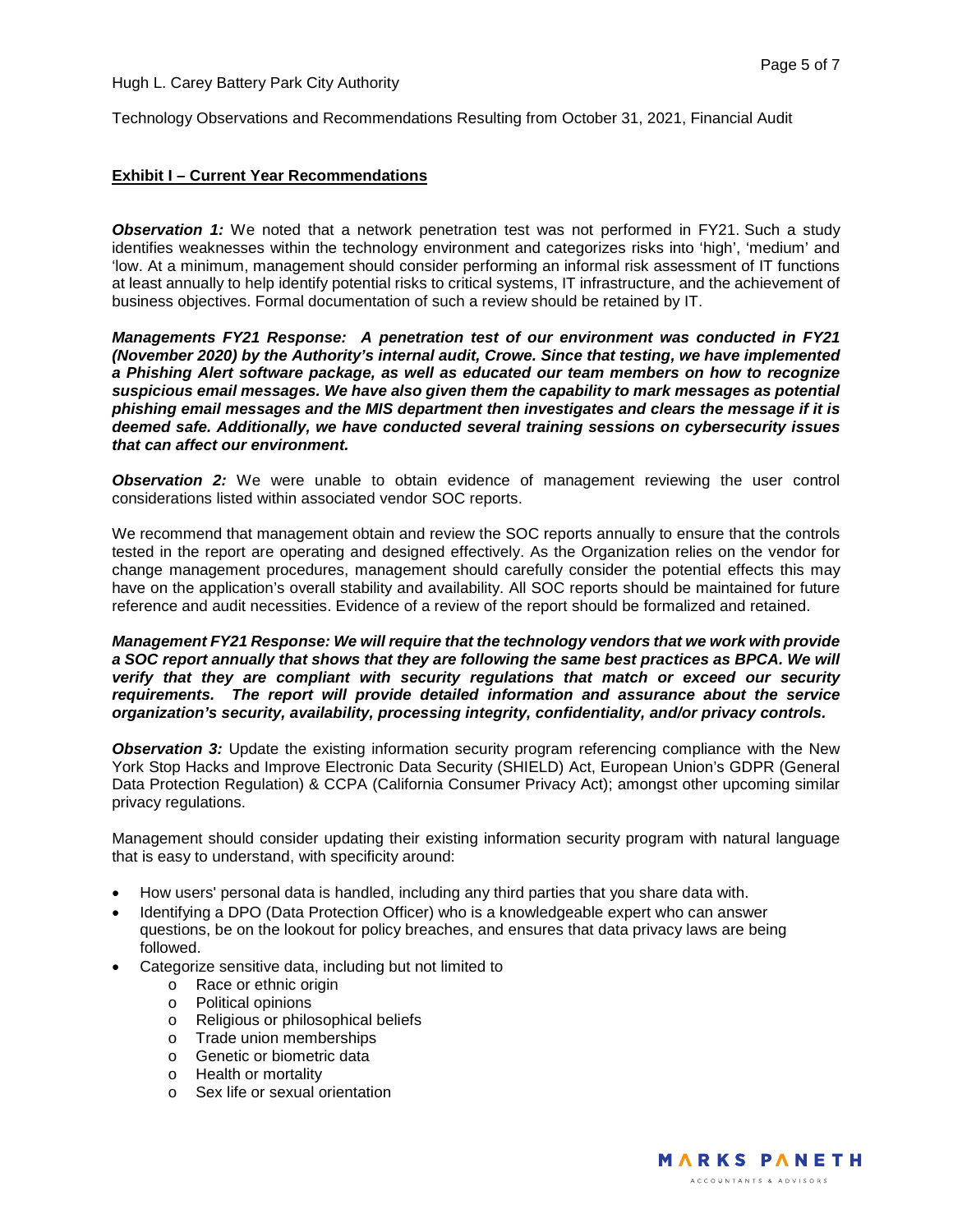Technology Observations and Recommendations Resulting from October 31, 2021, Financial Audit

- Expand on data classification or retention procedures; as any information stored is public information; classifying institutional data based on its level of sensitivity, value, and criticality. Classification of data will aid in determining baseline security controls for the protection of data. We recommend considering the following:
	- o Is the information in question critical for business operations?
	- o Would the information be considered a permanent document of any kind?
	- o Is the data considered proprietary intellectual property?
	- o Does the data reflect current, legitimate, and useful business information or needs?

## *Management's FY21 Response: We will update the existing information security program to reference our compliance with NYSHIELD using natural language. All of our current personal data including the categories mentioned above are maintained by ADP.*

**Observation 4:** We noted that the Organization did not perform a formal review of individual user access rights to the Network and Great Plains to ensure access changes were conducted in accordance with management's expectations during the fiscal year.

We recommend management perform a comprehensive review of user access entitlements for all inscope applications on a regular basis (e.g., annually). The review should be performed by department heads and/or business owners based on system reports provided by system administrators and include the following:

- Review of Network and Great Plains account listings to ensure generic/group IDs are appropriate (use of such is strongly discouraged and should be minimized to the extent possible)
- Review of Network and Great Plains account listings to ensure accounts for terminated employees have been disabled or removed
- Review individual user access to ensure access is restricted to appropriate functions based on current job responsibilities
- Review access to powerful privileges, system resources and administrative access to ensure access is restricted to a very limited number of authorized personnel

The access review for the Network and Great Plains should be formally documented by each department head and/or data owner and evidence should be retained. Any identified conflicts in access rights should be followed up and resolved in a timely manner.

*Management's FY21 Response: The MIS department has made the necessary changes to restrict individual user access rights to the network and Great Plains. We have removed stale or inactive accounts as well as increased the number of characters required for our passwords. We have also set expiration dates on our passwords that force all of our team members to change their passwords every 90 days. The MIS department has also audited our usernames and removed administrative rights to every team member except for those who need it (MIS team only).*

## <span id="page-5-0"></span>**Exhibit II – Prior Year Recommendations Requiring Further Action**

**Observation 1 (FY20):** We noted that a formalized and approved Disaster Recovery Plan exists, however associated testing was not conducted in FY20.

To work toward a more resilient environment, we recommend that management reaffirm their Disaster Recovery/Business Continuity plan to enable business processes to operate manually and uninterrupted in the event of unforeseen circumstances. Furthermore, we recommend the Disaster Recovery plan be tested at least annually to ensure that, in the event of an emergency, the plan is effective. Being prepared in the event of a breach is the best defensive action an organization can take to minimize the risk posed by a potential cyber security attack.